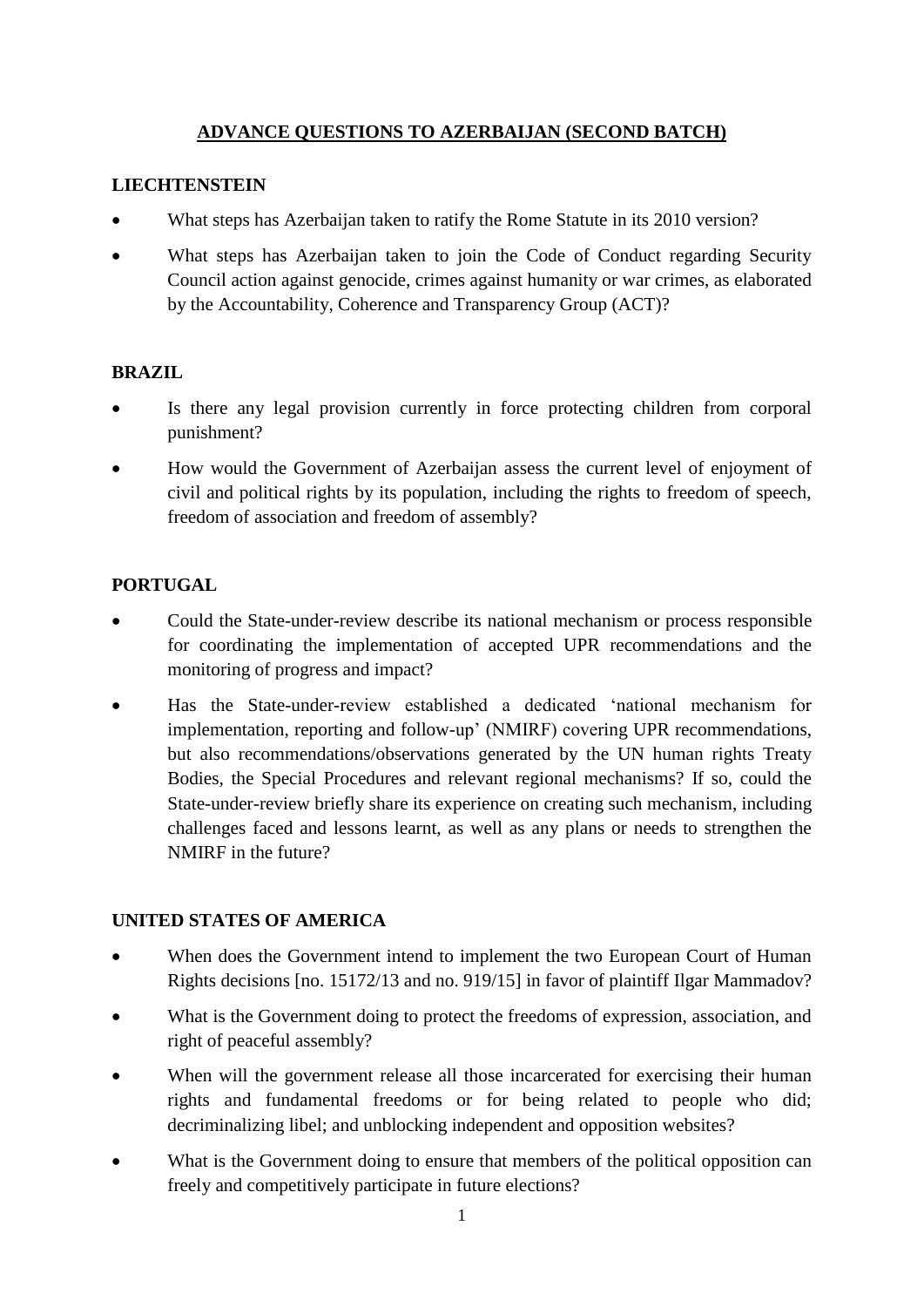- What is the Government doing to enhance respect for freedom of religion or belief?
- Does the government have plans to streamline onerous registration requirements for religious organizations and allow religious materials to be sold and distributed?
- When does the Government plan to propose legislation criminalizing violence against women and to strengthen the issuance and enforcement of protective orders?
- What steps is the Government taking to prevent and address detentions, abuses, and mistreatment of LGBTI persons by law enforcement officials?
- What is the Government doing to ensure the rule of law and the independence of the judiciary in an environment in which the national bar association is government controlled, the last bar exam was more than three years ago and there are fewer than 1000 lawyers for a population of 100 million individuals?

## **UNITED KINGDOM OF GREAT BRITAIN AND NORTHERN IRELAND**

- Media censorship is prohibited under Azerbaijani law and the government's stated policy is to guarantee freedom of thought and expression. In order to ensure greater pluralism of views in mainstream and online media, what steps will be taken to address the blocking of news media websites, and to decriminalise defamation?
- What plans does the government have to protect and enhance the right to freedom of assembly?
- What measures does the government intend to take to increase the number of qualified lawyers and ensure that all defendants have access to appropriate legal representation?
- Will the government include detained members of civil society and political activists in a future amnesty or pardon?
- Recognising that Azerbaijan's constitution guarantees all citizens the right to free universal mandatory secondary education regardless of gender, what practical steps is the government taking to address the low school attendance and high drop-out rates of girls in rural areas?

### **ARMENIA**

• The Parliamentary Assembly of the Council of Europe (PACE Resolution 2184 (2017)) raised its concern in 2017 about the reported problem of arbitrary application of criminal legislation to limit freedom of expression, as highlighted by the Committee of Ministers in the framework of its supervision of the judgments of the European Court of Human Rights. Since 2013, several journalists and bloggers have been arrested on fabricated criminal charges (drug trafficking or hooliganism). There are groups of young people, so-called "prisoners of Facebook", who have been jailed for criticizing the policies of their authorities on Facebook.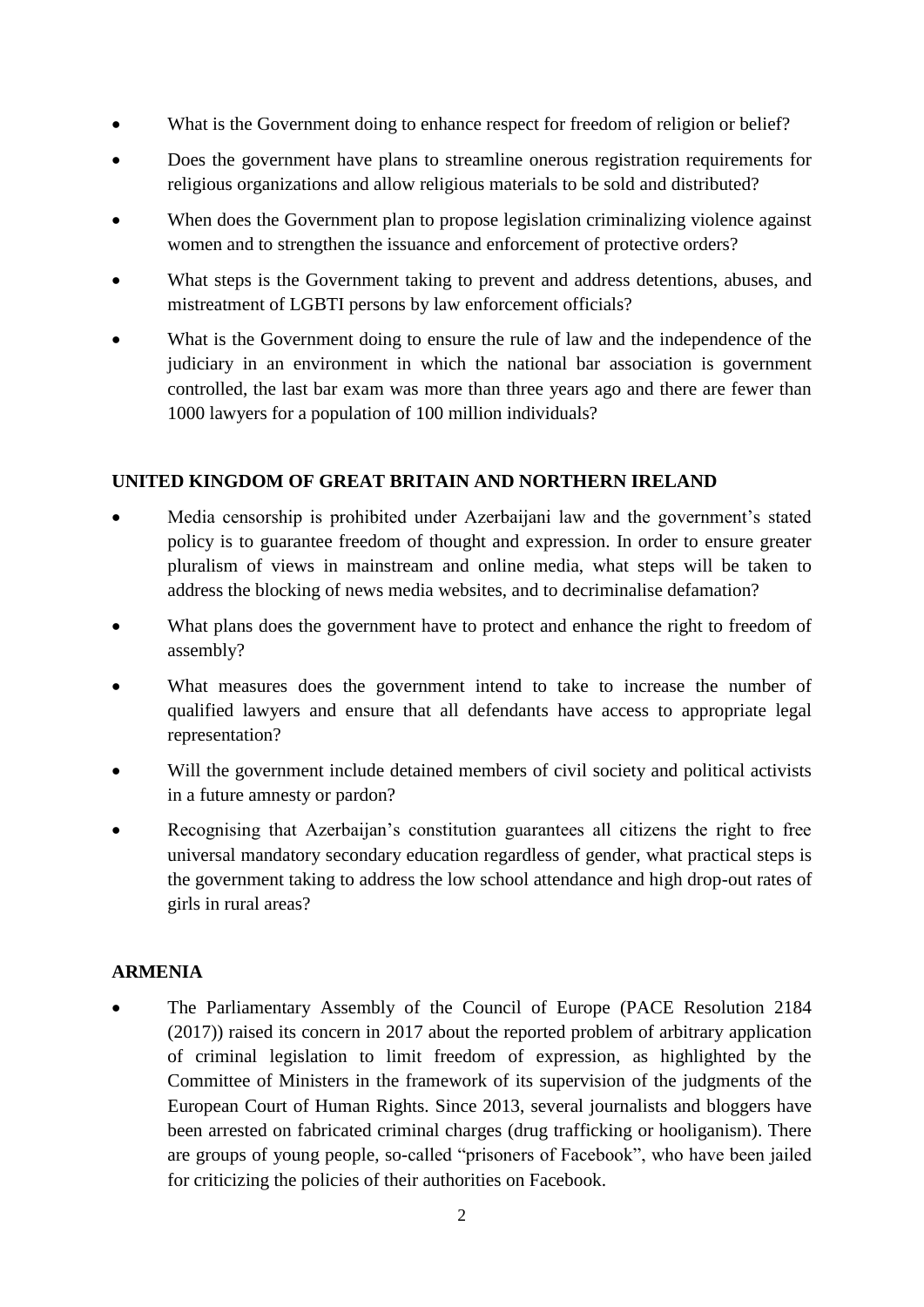## *Will the policy of the state to restrict freedom of expression be changed and whether the government intends to provide compensation to the victims of cases with clear evidence of fabrication?*

• In May 2017 the Council of Europe Commissioner for Human Rights called on Azerbaijan to release all persons detained because of their views or legitimate civic activity. The Commissioner also expressed concern about the treatment of Afgan Mukhtarli, an Azerbaijani journalist and activist who was reportedly abducted while living in Georgia, ill-treated by his kidnappers and forcibly taken to Azerbaijan.

## *Does the Government intend to stop politically motivated persecution and ensure its citizens all guarantees for exercising their fundamental rights and freedoms?*

In 2016, the Human Rights Committee (CCPR/C/AZE/CO/4) expressed its concern about patriarchal attitudes and deep-rooted stereotypes regarding the roles, responsibilities and identities of women and men in the society and about the severe restrictions imposed on women and girls with a view to preserving the so-called "family honor".

# *What steps has the Government taken to eliminate harmful practices and patriarchal stereotypes regarding the role of women in family and the society?*

In 2015, the Committee on the Elimination of Discrimination against Women (CEDAW/C/AZE/CO/5) was concerned at reports of restrictions on the work of women journalists and human rights defenders, including some cases of arrest and detention.

### *What measures are being undertaken to prevent restriction on the work of women journalists and human rights defenders and put an end to the practice of intimidation and harassment against them?*

In 2016, the Human Rights Committee (CCPR/C/AZE/CO/4) reiterated its previous recommendation, and urged Azerbaijan to refrain from imposing travel bans arbitrarily against journalists, opposition politicians, human rights defenders and lawyers and guarantee full respect for their freedom to leave the country.

## *Does the Government intend to stop the widely used practice of restricting freedom to leave and return to the country?*

• In 2017 the Parliamentary Assembly of the Council of Europe expressed concern over allegations that the lack of foreseeability and precision of the legislation and practice governing public assemblies in Azerbaijan allegedly led to the banning of public assemblies, and to the arbitrary arrest and detention of protesters. (PACE Resolution 2184 (2017), Functioning of Democratic Institutions in Azerbaijan).

## *What concrete measures is the government of Azerbaijan taking to ensure that the right to freedom of assembly is fully respected?*

In 2016, the Human Rights Committee (CCPR/C/AZE/CO/4) stated that the State party should adopt without delay the legislation necessary to give effect in practice to the constitutionally recognized right to conscientious objection to military service,